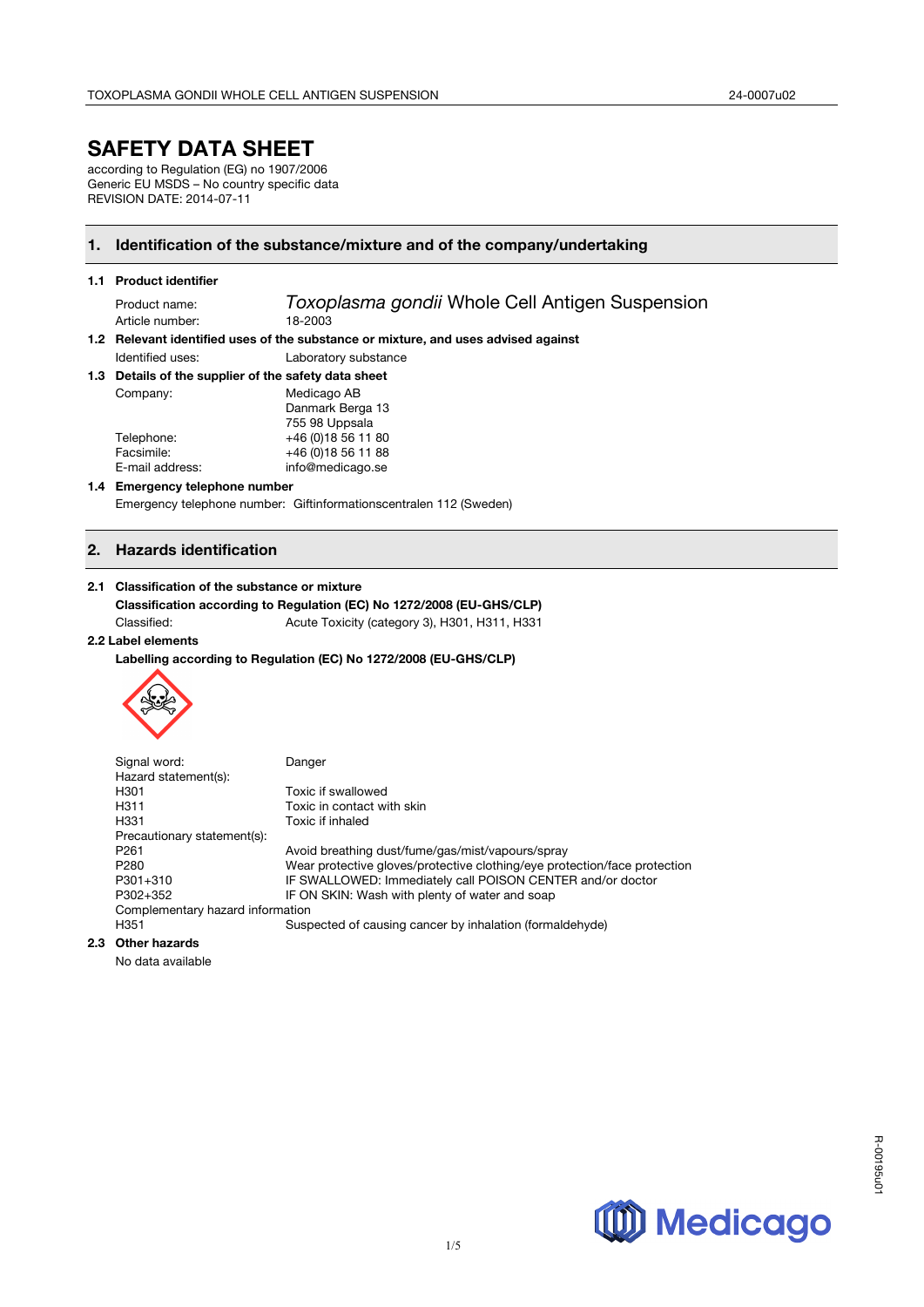### **3. Composition/information on ingredients**

#### **3.2 Mixtures**

| <b>Substance</b>                 | CAS-no.       | EC-no.    | Index-no.    | Weight %     | <b>Classification according to</b><br>constitution (EG) no 1272/2008<br>(CLP) |
|----------------------------------|---------------|-----------|--------------|--------------|-------------------------------------------------------------------------------|
| Toxoplasma gondii<br>tachyziotes |               |           |              | $5x10^6$ /ml | Not classified                                                                |
| <b>PBS</b>                       | -             | -         |              | 90-100%      | Not classified                                                                |
| Formaldehyde                     | $50 - 00 - 0$ | 200-001-8 | 605-001-00-5 | 0.1%         | Acute Tox 3; H301, H311, H331                                                 |

#### **4. First aid measures**

#### **4.1 Description of first aid measures**

|                                                                 | If swallowed            | Wash mouth with water; DO NOT induce vomiting; never give anything by mouth to an                                                              |
|-----------------------------------------------------------------|-------------------------|------------------------------------------------------------------------------------------------------------------------------------------------|
|                                                                 |                         | unconscious person; get medical attention                                                                                                      |
|                                                                 | If inhaled              | Move to fresh air; if person is not breathing, give artificial respiration; get medical attention                                              |
|                                                                 | In case of skin contact | Wash off with plenty of water; remove contaminated clothes; get medical attention                                                              |
|                                                                 | In case of eye contact  | Wash eyes thoroughly with plenty of clean water for at least 15 min; remove contact lenses if<br>present and easy-to-do; get medical attention |
|                                                                 | General advice          | Show this data sheet to the doctor in attendance                                                                                               |
| 4.2 Most important symptoms and effects, both acute and delayed |                         |                                                                                                                                                |
|                                                                 | No data available       |                                                                                                                                                |

**4.3 Indication of any immediate medical attention and special treatment needed** No data available

### **5. Firefighting measures**

#### **5.1 Extinguishing media**

Suitable extinguishing media: water spray, alcohol-resistant foam, dry chemical, CO<sub>2</sub>

**5.2 Special hazards arising from the substance or mixture**  Carbon oxides

#### **5.3 Advice for fire fighters**

Wear self-contained breathing apparatus for firefighting; wear protective clothing to prevent contact with skin and eyes

- **5.4 Further information** No data available
	-

### **6. Accidental release measures**

### **6.1 Personal precautions, protective equipment and emergency procedures**

Avoid breathing fume/mist/vapours/spray; keep away from source of ignition; wear lab coat, safety goggles, suitable protection gloves and boots

### **6.2 Environmental precautions**

Do not let product enter drains

#### **6.3 Methods and material for containment and cleaning up**  Absorb spilled material on sand and place it in a suitable waste disposal container; keep container tightly closed for disposal; finish cleaning by spreading ≥75% ethanol over the contaminated area

### **6.4 Reference to other sections**

For disposal: see section 13

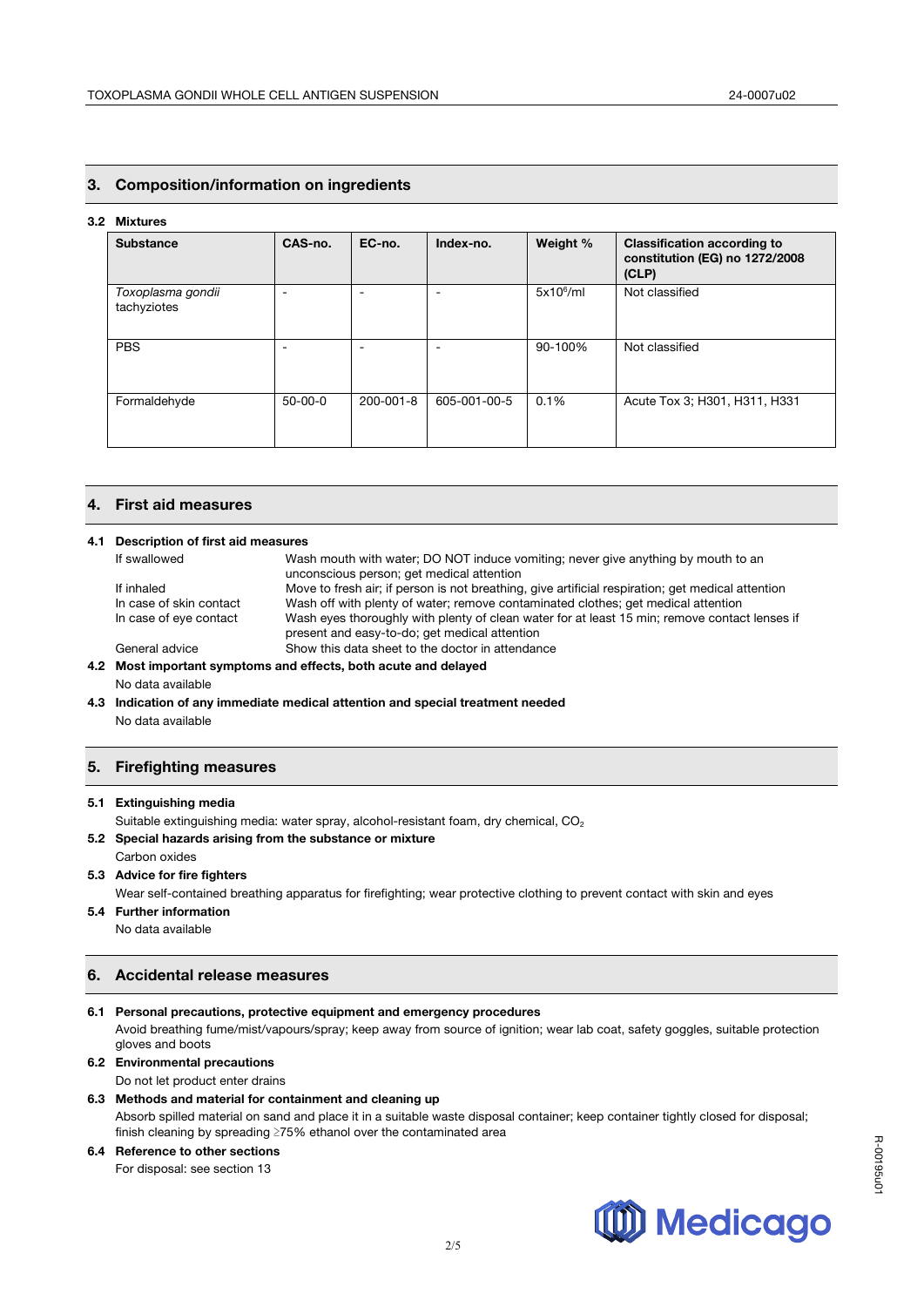### **7. Handling and storage**

#### **7.1 Precautions for safe handling**

Avoid breathing fume/mist/vapours/spray; avoid contact with skin, eyes and clothes

#### **7.2 Conditions for safe storage, including any incompatibilities**

Keep container tightly closed; use original container; store at  $+4^{\circ}$  C; opened container must be carefully released and kept upright to prevent leakage

### **7.3 Specific end use(s)**

No data available

#### **8. Exposure controls/personal protection**

#### **8.1 Control parameters**

Components with work control parameters

#### **8.2 Exposure controls**

#### **Appropriate engineering controls**

Use general hygiene procedures; use process enclosures, local exhaust ventilation, or other engineering controls to keep airborne levels below recommended exposure limits; if user operations generate dust, fume, or mist, use ventilation to keep exposure to airborne contaminants below the exposure limit

#### **Personal protective equipment**

| Eye/face protection    | Wear safety goggles (EN 166)                                                                   |
|------------------------|------------------------------------------------------------------------------------------------|
| Skin protection        | Use proper lab gloves; gloves must be inspected prior to use; wash and dry hands               |
| <b>Body Protection</b> | Wear lab coat or other impervious clothes; type of protection equipment must be selected       |
|                        | according to the concentration and amount of the dangerous substance at the specific workplace |
| Respiratory protection | If necessary use dust respirator tested and approved under appropriate government standards    |
|                        | such as NIOSH (USA) or CEN (EU)                                                                |

### **9. Physical and chemical properties**

#### **9.1 Information on basic physical and chemical properties**

| Appearance                                   |
|----------------------------------------------|
| Odour                                        |
| Odour threshold                              |
| рH                                           |
| Melting point/ freezing point                |
| Initial boiling point and boiling range      |
| Flash point                                  |
| Evaporation rate                             |
| Flammability (Solid, gas)                    |
| Upper/lower flammability or explosive limits |
| Vapour pressure                              |
| Vapour density                               |
| Relative density                             |
| Water solubility                             |
| Partition coefficient: n-octanol/water       |
| Auto-ignition temperature                    |
| Decomposition temperature                    |
| Viscosity                                    |
| <b>Explosive properties</b>                  |
| Oxidizing properties                         |
| Othar information                            |

## **9.2 Other information**

No data available

clear liquid pungent odour no data available no data available no data available  $100^\circ$  C (at 1.013 hPa)  $56^\circ$  C (in closed container) no data available no data available no data available 53 hPa (at 39°C) no data available no data available completely soluble no data available no data available no data available no data available no data available no data available

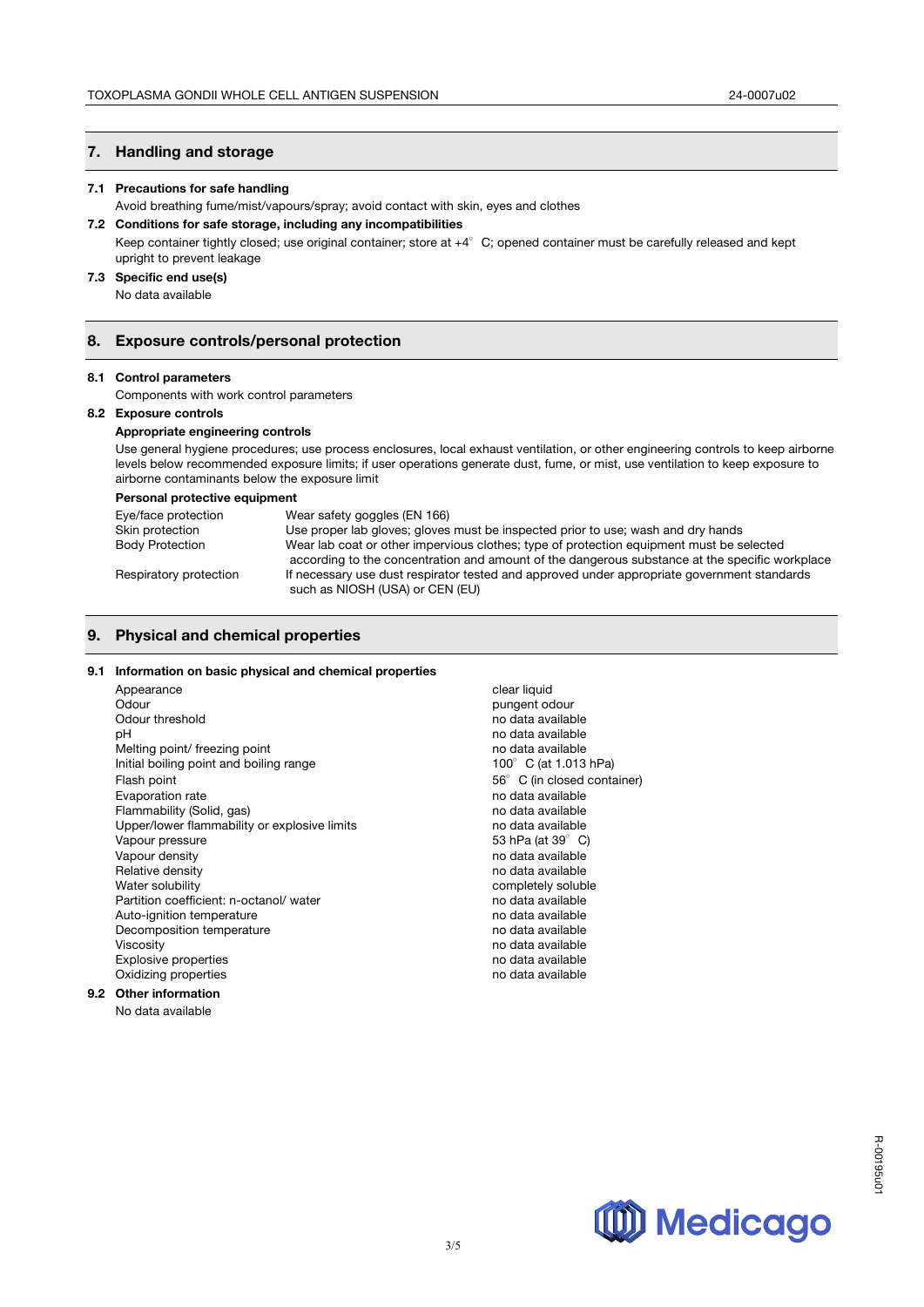### **10. Stability and Reactivity**

#### **10.1 Reactivity**

### No data available

### **10.2 Chemical stability**

Stable under recommended storage conditions

- **10.3 Possibility of hazardous reactions** 
	- No data available
- **10.4 Conditions to avoid**  No data available

### **10.5 Incompatible materials**

Strong bases, acids, oxidizing reagents, alkali metals, amines, acid chlorides, acid anhydrides, reducing agents, peroxides, isocyanides, phenol, aniline

#### **10.6 Hazardous decomposition products**

In case of fire: carbon oxides

### **11. Toxicological information**

#### **11.1 Information on toxicological effects**

### **11.1.2 Mixtures**

| 1.2 Mixtures                                       |                                                                                                                             |  |  |
|----------------------------------------------------|-----------------------------------------------------------------------------------------------------------------------------|--|--|
| <b>Acute toxicity</b>                              |                                                                                                                             |  |  |
| No data available                                  |                                                                                                                             |  |  |
| <b>Skin corrosion/irritation</b>                   |                                                                                                                             |  |  |
| No data available                                  |                                                                                                                             |  |  |
| Serious eye damage/ eye irritation                 |                                                                                                                             |  |  |
| No data available                                  |                                                                                                                             |  |  |
| Respiratory or skin sensitization                  |                                                                                                                             |  |  |
| No data available                                  |                                                                                                                             |  |  |
| Germ cell mutagenicity                             |                                                                                                                             |  |  |
| No data available                                  |                                                                                                                             |  |  |
| Carcinogenicity                                    |                                                                                                                             |  |  |
| IARC: 1                                            | GROUP 1: Carcinogenic to humans (Formaldehyde)                                                                              |  |  |
| <b>Reproductive toxicity</b>                       |                                                                                                                             |  |  |
| No data available                                  |                                                                                                                             |  |  |
| Specific target organ toxicity - single exposure   |                                                                                                                             |  |  |
| No data available                                  |                                                                                                                             |  |  |
| Specific target organ toxicity - repeated exposure |                                                                                                                             |  |  |
| No data available                                  |                                                                                                                             |  |  |
| <b>Aspiration hazard</b>                           |                                                                                                                             |  |  |
| No data available                                  |                                                                                                                             |  |  |
| <b>Potential health effects</b>                    |                                                                                                                             |  |  |
| Inhalation                                         | Toxic if inhaled; the material is extremely destructive to the tissue of the mucus membranes and<br>upper respiratory tract |  |  |
| <b>Skin Contact</b>                                | Toxic if absorbed through skin; causes skin burns                                                                           |  |  |
| Eye Contact                                        | May cause eye burns                                                                                                         |  |  |
| Ingestion                                          | Toxic if swallowed; causes burns                                                                                            |  |  |
|                                                    |                                                                                                                             |  |  |

### **12. Ecological information**

#### **12.1 Toxicity**

#### No data available

- **12.2 Persistence and degradability**
- No data available

### **12.3 Bioaccumulative potential**

No data available

(Continued on page 5)